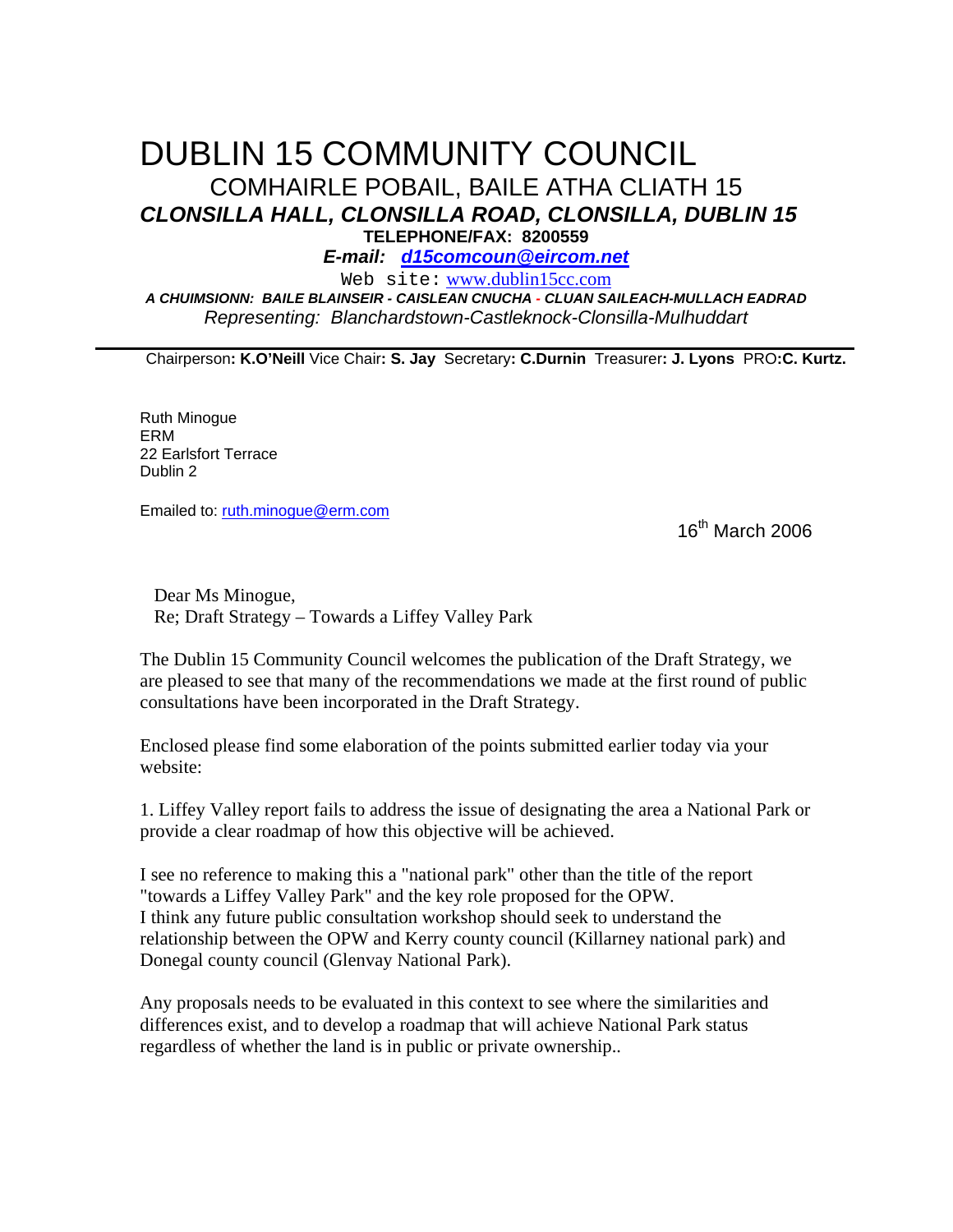2. Management proposals lack accountability, and are a coordination body reliant on voluntary efforts by individual county councils.

In our original submission we made the following recommendations: *The study should consider how to manage this extensive area across a number of local authorities. We believe the management of the Liffey Valley Park needs to be placed on a statuary basis with the board of management containing:* 

- • *Senior officials from the Local Authority (either county managers or director of services – Parks).*
- • *Elected public representatives.*
- • *Local residents / community*

• *Tourism Industry representative The county enterprise board may offer a suitable management model. The Special Amenity Area Order may offer a suitable statuary model.*

You appear to have taken some of what we recommended, in proposing a steering committee of Senior officials from the Local Authority and the OPW. This essentially to co ordinate policy, however this will be voluntary and subject to approval in each local authority area.

A lot will depend on the attitude of the OPW, we look forward to exploring this in any public consultation workshop discuss the OPW vision for the area and what deficiencies may exist in the report.

The caliber of the Senior officials from the Local Authorities on the steering committee will be critical to the effectiveness of this management body – We believe this needs to be director of services level to make things happen, particularly as these meetings will probably occur on a quarterly basis.

## **We are concerned at the effectiveness of the proposed model.**

3. Experience with the existing Liffey Valley management advisory committees have demonstrated little progress with only 5 meetings in the last 15 years.

Co-operation between Local Authorities has not been successful as experienced in the management of the Liffey Valley Special Amenity Area. The Joint Management Advisory Committee comprising representatives of Fingal and South Dublin County Councils, set up after the S.A.A.O was confirmed in 1990, met only five times since then and achieved nothing. This does not augur well for the future administration of the Liffey Valley by the Local Authorities.

We are concerned at the effectiveness of the proposed model.